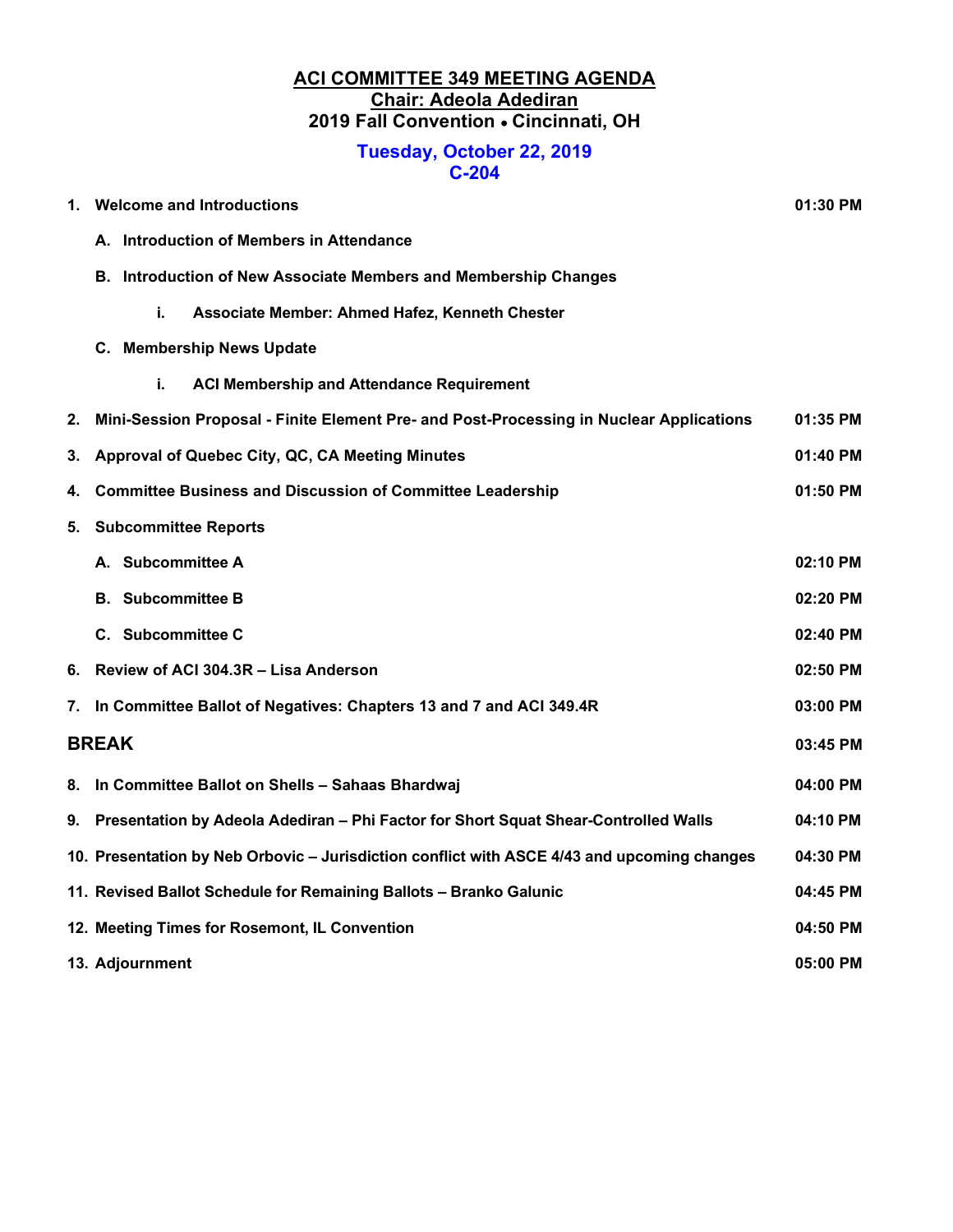### ACI 349 Subcommittee A (Materials): Partha Ghosal & Subcommittee B (Design): Branko Galunic 2019 Fall Convention . Cincinnati, OH

# Monday, October 21, 2019 C- 263

| 1. Call to Order - Introductions of All Attendees                                                                                                                                                                                                                                                                                                           | 01:00 PM |
|-------------------------------------------------------------------------------------------------------------------------------------------------------------------------------------------------------------------------------------------------------------------------------------------------------------------------------------------------------------|----------|
| 2. Approval of Quebec City, QC, CA Meeting Minutes                                                                                                                                                                                                                                                                                                          | 01:10 PM |
| 3. Status Update on Chapters – Lisa Anderson / Partha Ghosal, Stewart Gallocher, Shen Wang,<br>Taha Al-Shawaf, Monzer Allam, Sungjin Bae, Seemant Saxena, Carlos Cantarero, Guillaume<br>Herve-Secourgeon, Christopher Jones, David Scott, Mi-Guem Chorzepa, Chuck Hookham,<br>Carl Larosche, Jayprakash Amin, Saahas Bhardwaj, Adeola Adediran, Amit Varma | 01:20 PM |
| 4. Resolution of Negatives - Branko Galunic                                                                                                                                                                                                                                                                                                                 | 01:40 PM |
| 5. BREAK                                                                                                                                                                                                                                                                                                                                                    | 02:30 PM |
| 6. Discussion on Shells - Sahaas Bhardwaj                                                                                                                                                                                                                                                                                                                   | 03:00 PM |
| 7. Resolution of Negatives - Branko Galunic                                                                                                                                                                                                                                                                                                                 | 03:30 PM |
| 8. Revised Ballot Schedule for Remaining Ballots – Branko Galunic                                                                                                                                                                                                                                                                                           | 04:00 PM |
| 9. Adjournment of Meeting                                                                                                                                                                                                                                                                                                                                   | 04:30 PM |